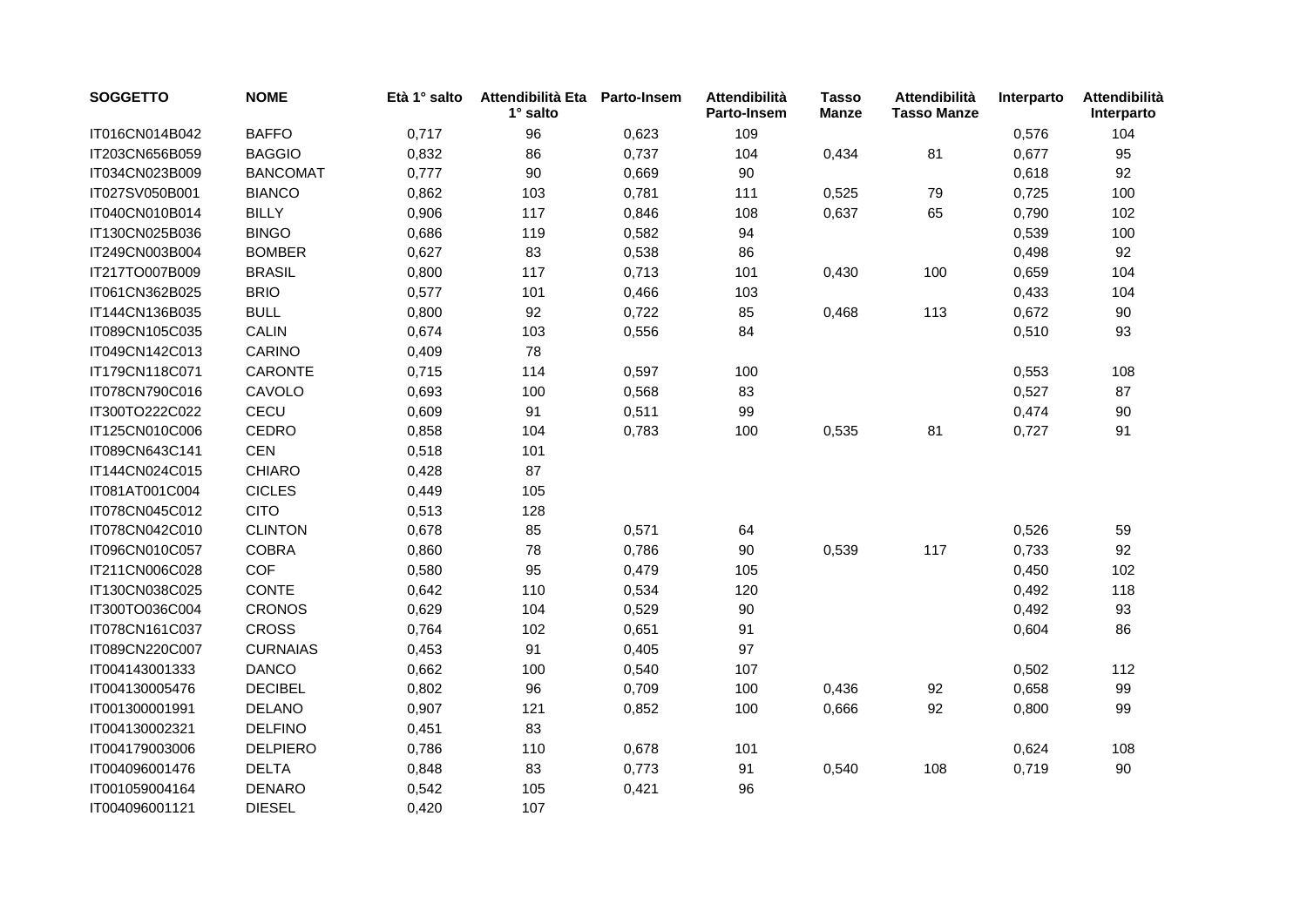| IT001299001269      | <b>DINAMITE</b> | 0,426 | 121    |       |     |       |     |       |     |
|---------------------|-----------------|-------|--------|-------|-----|-------|-----|-------|-----|
| IT004034000287      | <b>DOMINO</b>   | 0,594 | 86     | 0,514 | 93  |       |     | 0,476 | 91  |
| IT001900212437      | <b>EBRON</b>    | 0,644 | 115    | 0,550 | 106 |       |     | 0,508 | 106 |
| IT004179003023      | <b>EDEN</b>     | 0,466 | 97     |       |     |       |     |       |     |
| IT004902025515      | <b>ELETTO</b>   | 0,739 | 93     | 0,613 | 111 |       |     | 0,568 | 105 |
| IT004903034553      | <b>ELISIR</b>   | 0,828 | 82     | 0,735 | 88  | 0,476 | 114 | 0,681 | 86  |
| IT004904006562      | <b>ENDURO</b>   | 0,583 | 78     | 0,475 | 83  |       |     | 0,447 | 95  |
| IT004902024392      | ENZO            | 0,771 | 133    | 0,682 | 139 | 0,430 | 80  | 0,635 | 134 |
| <b>LGCN 012565A</b> | <b>ERGO</b>     | 0,569 | 89     | 0,502 | 99  |       |     | 0,470 | 107 |
| IT001300005968      | <b>ERMES</b>    | 0,606 | 81     | 0,491 | 100 |       |     | 0,454 | 95  |
| IT004901028126      | <b>ESKIMO</b>   | 0,733 | 107    | 0,622 | 110 |       |     | 0,579 | 112 |
| IT004904023003      | <b>FALCAO</b>   | 0,685 | 104    | 0,562 | 89  |       |     | 0,527 | 94  |
| IT004902063084      | <b>FAMOSO</b>   | 0,432 | 94     |       |     |       |     |       |     |
| IT004902095620      | <b>FARAONE</b>  | 0,524 | 91     | 0,450 | 80  |       |     | 0,413 | 83  |
| IT004902065738      | <b>FELIX</b>    | 0,736 | $70\,$ | 0,612 | 79  |       |     | 0,567 | 81  |
| IT004902069416      | <b>FENOMENO</b> | 0,727 | 97     | 0,607 | 94  |       |     | 0,564 | 91  |
| IT004902069777      | <b>FERRANTE</b> | 0,680 | 93     | 0,563 | 98  |       |     | 0,525 | 102 |
| IT004902068467      | <b>FIERO</b>    | 0,440 | 100    |       |     |       |     |       |     |
| IT001900038600      | <b>FIOCCO</b>   | 0,427 | 105    |       |     |       |     |       |     |
| IT004901026491      | <b>FOCUS</b>    | 0,559 | 94     | 0,471 | 87  |       |     | 0,438 | 82  |
| IT004902066620      | <b>FORNO</b>    | 0,701 | 109    | 0,583 | 100 |       |     | 0,546 | 93  |
| IT004900059731      | <b>FRED</b>     | 0,827 | 106    | 0,731 | 137 | 0,483 | 134 | 0,681 | 140 |
| IT004902060575      | <b>FRISBY</b>   | 0,667 | 120    | 0,552 | 109 |       |     | 0,518 | 106 |
| IT004902105650      | <b>FURBO</b>    | 0,722 | 108    | 0,617 | 106 |       |     | 0,572 | 107 |
| IT004902066701      | <b>FURORE</b>   | 0,611 | 80     | 0,500 | 88  |       |     | 0,460 | 92  |
| IT004902110219      | GALLO           | 0,702 | 102    | 0,571 | 94  |       |     | 0,533 | 91  |
| IT004902500736      | <b>GECCO</b>    | 0,551 | 101    | 0,434 | 109 |       |     |       |     |
| IT004900212724      | <b>GEK</b>      | 0,440 | 107    |       |     |       |     |       |     |
| IT001900233757      | <b>GENEPI</b>   | 0,798 | 103    | 0,692 | 115 | 0,434 | 121 | 0,644 | 116 |
| IT004901080589      | <b>GHIBLI</b>   | 0,724 | 113    | 0,623 | 107 |       |     | 0,577 | 108 |
| IT004902500746      | <b>GIANDUIA</b> | 0,613 | 106    | 0,512 | 106 |       |     | 0,474 | 103 |
| IT004902122146      | <b>GIOTTO</b>   | 0,700 | 100    | 0,599 | 99  |       |     | 0,557 | 110 |
| IT009000007132      | <b>GIOVE</b>    | 0,693 | 128    | 0,577 | 116 |       |     | 0,534 | 113 |
| IT004903064482      | <b>GLOBO</b>    | 0,728 | 84     | 0,626 | 103 |       |     | 0,584 | 103 |
| IT004902509703      | GOLFO           | 0,841 | 105    | 0,747 | 100 | 0,496 | 123 | 0,695 | 109 |
| IT001900327756      | <b>GOLIA</b>    | 0,538 | 102    | 0,437 | 98  |       |     | 0,413 | 99  |
| IT004902500799      | <b>GORDON</b>   | 0,640 | 85     | 0,514 | 106 |       |     | 0,475 | 106 |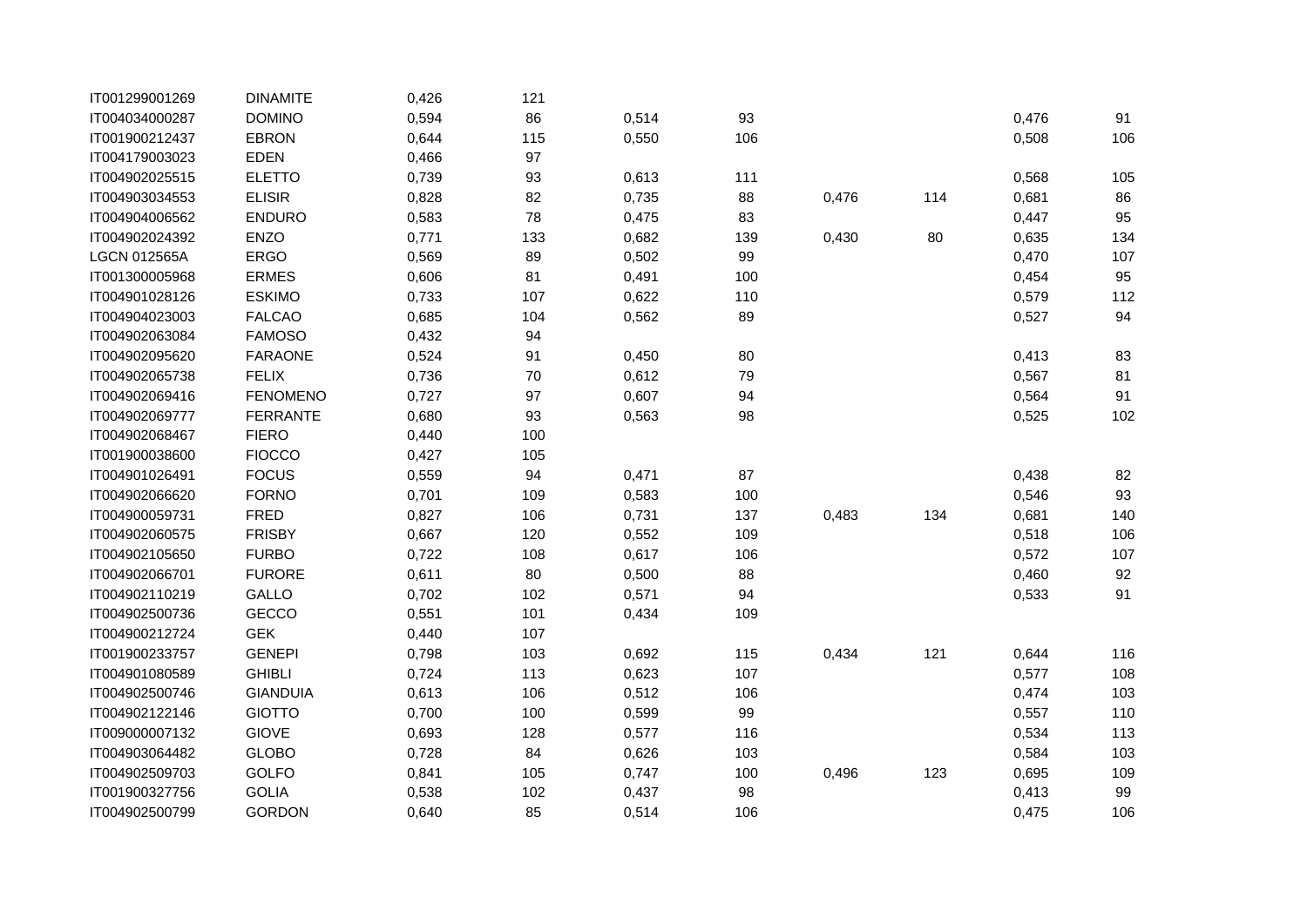| IT004901074578 | <b>GRIFONE</b>  | 0,765 | 112 | 0,641 | 100 |       |        | 0,600 | 104 |
|----------------|-----------------|-------|-----|-------|-----|-------|--------|-------|-----|
| IT004901075586 | <b>GRINGO</b>   | 0,571 | 88  | 0,442 | 102 |       |        | 0,416 | 97  |
| IT004902518727 | <b>IBISCO</b>   | 0,684 | 101 | 0,556 | 105 |       |        | 0,516 | 103 |
| IT004900219359 | <b>IBRIDO</b>   | 0,817 | 113 | 0,712 | 109 | 0,453 | 92     | 0,662 | 109 |
| IT001900260564 | <b>ICARO</b>    | 0,763 | 89  | 0,670 | 107 |       |        | 0,621 | 103 |
| IT004902163873 | <b>IDEALE</b>   | 0,569 | 104 | 0,483 | 108 |       |        | 0,449 | 108 |
| IT004900220852 | <b>IDILLIO</b>  | 0,715 | 129 | 0,598 | 120 |       |        | 0,560 | 125 |
| IT001900077405 | <b>IDOLO</b>    | 0,628 | 127 | 0,506 | 108 |       |        | 0,468 | 109 |
| IT001900114214 | <b>IESOLO</b>   | 0,446 | 103 |       |     |       |        |       |     |
| IT004902512888 | <b>IGLU'</b>    | 0,519 | 117 | 0,437 | 110 |       |        | 0,404 | 105 |
| IT004902524940 | <b>INDICE</b>   | 0,756 | 101 | 0,647 | 112 |       |        | 0,601 | 111 |
| IT006921028787 | <b>INDIGENO</b> | 0,443 | 109 |       |     |       |        |       |     |
| IT002900020402 | <b>INDOVINO</b> | 0,673 | 93  | 0,536 | 104 |       |        | 0,501 | 100 |
| IT001900902538 | <b>INDRO</b>    | 0,405 | 117 |       |     |       |        |       |     |
| IT004902515959 | <b>INNO</b>     | 0,754 | 87  | 0,626 | 107 |       |        | 0,586 | 109 |
| IT001900322191 | <b>INOX</b>     | 0,688 | 105 | 0,587 | 107 |       |        | 0,546 | 108 |
| IT001901022732 | <b>INPUT</b>    | 0,783 | 105 | 0,687 | 114 | 0,424 | 117    | 0,639 | 116 |
| IT004900223637 | <b>INTER</b>    | 0,584 | 108 | 0,495 | 108 |       |        | 0,460 | 106 |
| IT004902176085 | <b>INTERNET</b> | 0,764 | 106 | 0,656 | 108 | 0,409 | 79     | 0,611 | 101 |
| IT005900054257 | <b>INTRIGO</b>  | 0,402 | 101 |       |     |       |        |       |     |
| IT001901100454 | <b>INTRUSO</b>  | 0,414 | 99  |       |     |       |        |       |     |
| IT004900213682 | <b>INVERNO</b>  | 0,457 | 100 |       |     |       |        |       |     |
| IT004902163849 | <b>IPPO</b>     | 0,803 | 91  | 0,705 | 102 | 0,430 | $77\,$ | 0,657 | 95  |
| IT004900222513 | <b>IRIDE</b>    | 0,630 | 95  | 0,507 | 89  |       |        | 0,473 | 88  |
| IT004900212190 | <b>IRON</b>     | 0,769 | 117 | 0,657 | 120 |       |        | 0,610 | 118 |
| IT001900346466 | <b>ISPANICO</b> | 0,742 | 114 | 0,647 | 110 |       |        | 0,600 | 106 |
| IT004900219122 | <b>ISRAELE</b>  | 0,824 | 118 | 0,725 | 119 | 0,466 | 107    | 0,674 | 113 |
| IT004902526356 | <b>ITALO</b>    | 0,743 | 103 | 0,639 | 91  |       |        | 0,597 | 102 |
| IT004900225359 | <b>IVAN</b>     | 0,580 | 99  | 0,475 | 109 |       |        | 0,440 | 110 |
| IT004903090794 | <b>IVOL</b>     | 0,558 | 110 | 0,470 | 110 |       |        | 0,437 | 108 |
| IT004900220865 | LAMPO           | 0,414 | 126 |       |     |       |        |       |     |
| IT004903124190 | LANCIO          | 0,838 | 93  | 0,752 | 105 | 0,499 | 93     | 0,700 | 106 |
| IT004902535502 | LARICE          | 0,514 | 88  | 0,411 | 92  |       |        |       |     |
| IT001900331749 | LASER           | 0,799 | 120 | 0,702 | 113 | 0,444 | 113    | 0,654 | 121 |
| IT004990109382 | LATTE           | 0,658 | 110 | 0,536 | 111 |       |        | 0,494 | 113 |
| IT004990071954 | LEADER          | 0,699 | 113 | 0,600 | 112 |       |        | 0,554 | 107 |
| IT004990055234 | <b>LENTO</b>    | 0,510 | 108 | 0,426 | 105 |       |        |       |     |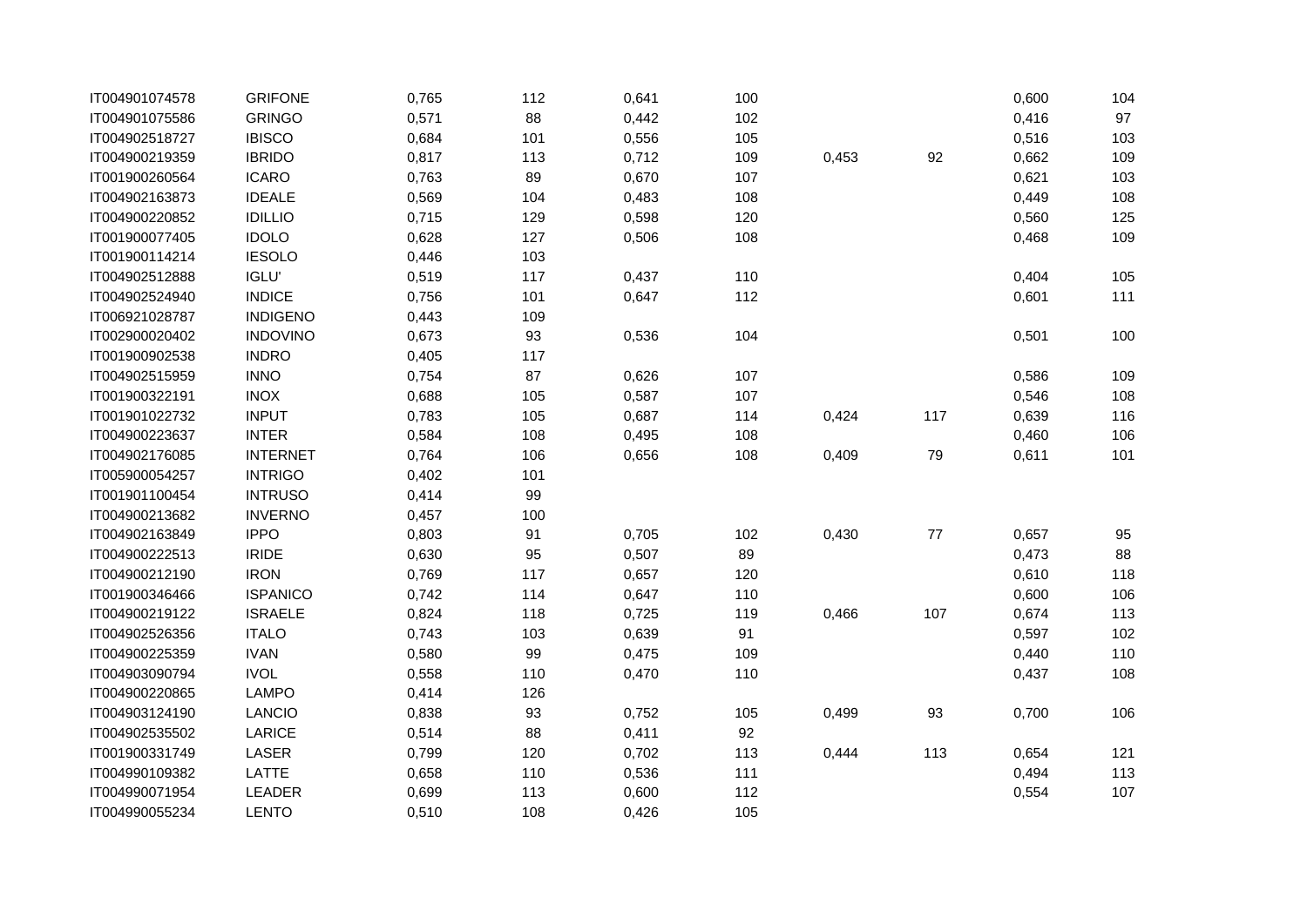| LGAL 018491    | LEO             | 0,543 | 107 | 0,473 | 98     |       |     | 0,434 | 102 |
|----------------|-----------------|-------|-----|-------|--------|-------|-----|-------|-----|
| IT004990071962 | LEONARDO        | 0,539 | 105 | 0,431 | 99     |       |     |       |     |
| IT004902180325 | LEONE           | 0,818 | 101 | 0,714 | $91\,$ | 0,425 | 75  | 0,663 | 86  |
| IT004990017682 | LEVANTE         | 0,675 | 85  | 0,562 | 89     |       |     | 0,519 | 84  |
| IT004990016408 | <b>LIBERO</b>   | 0,663 | 113 | 0,549 | 99     |       |     | 0,511 | 101 |
| IT001900356698 | <b>LIDO</b>     | 0,691 | 89  | 0,578 | 103    |       |     | 0,534 | 104 |
| IT001990015572 | <b>LIMBO</b>    | 0,785 | 121 | 0,695 | 116    | 0,446 | 89  | 0,645 | 111 |
| IT004990076904 | <b>LINCOLN</b>  | 0,711 | 97  | 0,589 | 85     |       |     | 0,551 | 88  |
| IT004990113555 | <b>LIPPI</b>    | 0,738 | 128 | 0,617 | 114    |       |     | 0,578 | 113 |
| IT004990088919 | LIRICO          | 0,417 | 88  |       |        |       |     |       |     |
| IT004903119834 | LIVERPUL        | 0,802 | 105 | 0,688 | 80     | 0,423 | 96  | 0,642 | 85  |
| IT001901204460 | LOFI            | 0,498 | 112 | 0,410 | 99     |       |     |       |     |
| IT001990035931 | <b>LORIS</b>    | 0,621 | 96  | 0,519 | 85     |       |     | 0,482 | 82  |
| IT004900235466 | LOTUS           | 0,869 | 89  | 0,789 | 100    | 0,570 | 84  | 0,738 | 97  |
| LGNO 000491    | LUGANO          | 0,596 | 100 | 0,515 | 90     |       |     | 0,481 | 92  |
| IT003900022131 | LUIS            | 0,620 | 96  | 0,497 | 95     |       |     | 0,465 | 95  |
| IT001990039347 | LUKI            | 0,840 | 100 | 0,744 | 104    | 0,496 | 76  | 0,694 | 101 |
| IT004990024618 | <b>LUPIN</b>    | 0,620 | 102 | 0,513 | 94     |       |     | 0,473 | 100 |
| IT004990013976 | <b>MAESTRO</b>  | 0,770 | 104 | 0,661 | 127    |       |     | 0,613 | 128 |
| IT001990113281 | <b>MAGICO</b>   | 0,685 | 111 | 0,570 | 97     |       |     | 0,531 | 100 |
| IT004990124804 | <b>MAGNUM</b>   | 0,845 | 86  | 0,757 | 88     | 0,516 | 118 | 0,706 | 89  |
| IT001990077855 | <b>MAICOL</b>   | 0,737 | 122 | 0,611 | 120    |       |     | 0,570 | 116 |
| IT004990072542 | <b>MAMBO</b>    | 0,491 | 111 |       |        |       |     |       |     |
| IT004990161191 | <b>MANAGER</b>  | 0,747 | 107 | 0,645 | 113    |       |     | 0,601 | 116 |
| IT002990002534 | <b>MARIO</b>    | 0,834 | 128 | 0,745 | 107    | 0,499 | 92  | 0,694 | 111 |
| IT004990137131 | <b>MARTE</b>    | 0,618 | 88  | 0,516 | 104    |       |     | 0,478 | 103 |
| IT006990013901 | MAX             | 0,661 | 82  | 0,548 | 103    |       |     | 0,510 | 102 |
| IT004990154768 | <b>MAZINGA</b>  | 0,561 | 100 | 0,446 | 93     |       |     | 0,415 | 92  |
| IT001990141045 | <b>MEDIANO</b>  | 0,703 | 109 | 0,584 | 110    |       |     | 0,545 | 105 |
| IT004990161040 | <b>MELO</b>     | 0,402 | 90  |       |        |       |     |       |     |
| IT004990170429 | <b>MERCURIO</b> | 0,548 | 110 | 0,430 | 110    |       |     | 0,401 | 110 |
| IT004990145489 | <b>MERLINO</b>  | 0,594 | 85  | 0,477 | 86     |       |     | 0,448 | 81  |
| IT004990138818 | <b>MIGLIORE</b> | 0,850 | 118 | 0,767 | 137    | 0,531 | 125 | 0,716 | 138 |
| IT004990128373 | <b>MILORD</b>   | 0,853 | 115 | 0,757 | 93     | 0,502 | 97  | 0,703 | 94  |
| IT001990088708 | <b>MINO</b>     | 0,572 | 85  | 0,447 | 98     |       |     | 0,417 | 101 |
| IT004990126189 | <b>MINOSSE</b>  | 0,619 | 84  | 0,501 | 85     |       |     | 0,466 | 82  |
| IT001990057829 | <b>MISTER</b>   | 0,424 | 100 |       |        |       |     |       |     |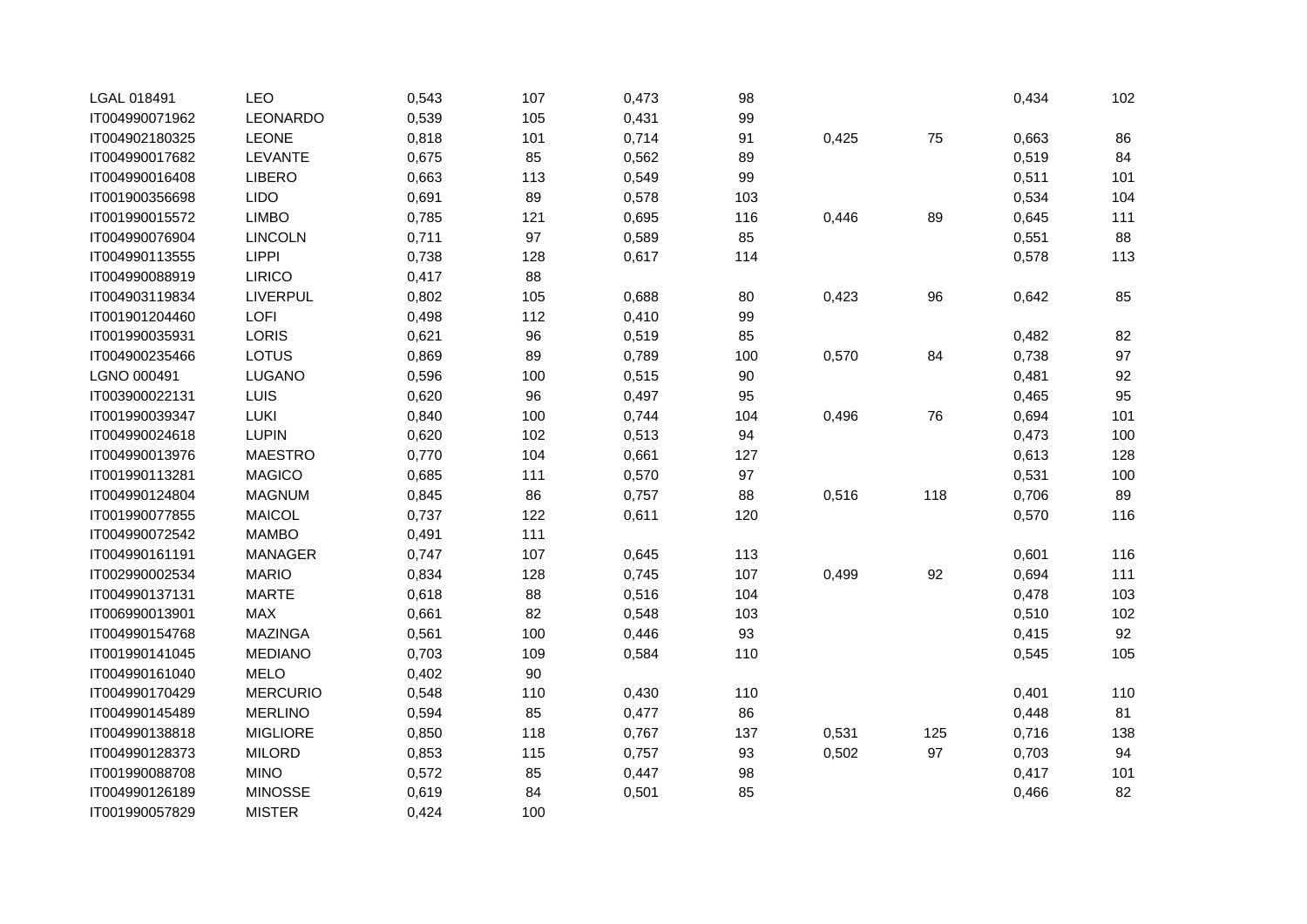| IT001990065012      | <b>MITICO</b>   | 0,543 | 108    | 0,438 | 127 |       |     | 0,408 | 130 |
|---------------------|-----------------|-------|--------|-------|-----|-------|-----|-------|-----|
| IT004990055271      | <b>MIX</b>      | 0,410 | 103    |       |     |       |     |       |     |
| IT004990122649      | <b>MONACO</b>   | 0,746 | 98     | 0,636 | 119 |       |     | 0,591 | 126 |
| IT001990109903      | <b>MONDO</b>    | 0,710 | 90     | 0,594 | 106 |       |     | 0,551 | 106 |
| IT004990097872      | <b>MONOPOLI</b> | 0,526 | 88     | 0,413 | 99  |       |     |       |     |
| IT004990139456      | <b>MORRISON</b> | 0,550 | 88     | 0,451 | 100 |       |     | 0,420 | 99  |
| IT001990057837      | <b>MOZART</b>   | 0,440 | 121    |       |     |       |     |       |     |
| IT001990113604      | <b>MUSEO</b>    | 0,526 | 118    | 0,432 | 103 |       |     |       |     |
| IT004990247180      | <b>NABUCCO</b>  | 0,588 | 100    | 0,469 | 96  |       |     | 0,434 | 99  |
| IT004990264414      | <b>NARCISO</b>  | 0,486 | 94     |       |     |       |     |       |     |
| IT004990169718      | <b>NASO</b>     | 0,798 | 110    | 0,689 | 114 | 0,450 | 104 | 0,642 | 111 |
| IT004990358568      | <b>NASTRO</b>   | 0,579 | 125    | 0,470 | 112 |       |     | 0,435 | 110 |
| IT001990150199      | <b>NATALE</b>   | 0,838 | 97     | 0,765 | 83  | 0,539 | 102 | 0,711 | 87  |
| LGCN 017354B        | <b>NEGUS</b>    | 0,476 | 92     |       |     |       |     |       |     |
| IT004990335419      | <b>NELSON</b>   | 0,529 | 111    | 0,450 | 123 |       |     | 0,417 | 123 |
| IT002990004023      | <b>NEMO</b>     | 0,429 | 102    |       |     |       |     |       |     |
| IT004990276663      | <b>NETTARE</b>  | 0,402 | 104    |       |     |       |     |       |     |
| IT004990332621      | <b>NIBBIO</b>   | 0,706 | 97     | 0,586 | 97  |       |     | 0,538 | 89  |
| IT004990201027      | <b>NILO</b>     | 0,713 | 74     | 0,585 | 75  |       |     | 0,546 | 75  |
| IT001990213840      | <b>NIPIOL</b>   | 0,555 | 95     | 0,472 | 98  |       |     | 0,432 | 98  |
| LGTO 032417         | <b>NIUTON</b>   | 0,415 | 109    |       |     |       |     |       |     |
| IT006990019270      | <b>NOBEL</b>    | 0,543 | 108    | 0,421 | 114 |       |     |       |     |
| IT001990162714      | <b>NOBILE</b>   | 0,441 | 108    |       |     |       |     |       |     |
| IT001990189570      | <b>NODO</b>     | 0,690 | 121    | 0,569 | 112 |       |     | 0,522 | 112 |
| IT004990320919      | <b>NOE</b>      | 0,435 | 95     |       |     |       |     |       |     |
| IT004990280671      | <b>NORD</b>     | 0,778 | 102    | 0,644 | 102 |       |     | 0,602 | 104 |
| IT001990196574      | <b>NORTON</b>   | 0,462 | 99     |       |     |       |     |       |     |
| IT004990400449      | <b>OBICE</b>    | 0,461 | 100    |       |     |       |     |       |     |
| IT004990375048      | <b>OCCITANO</b> | 0,789 | 107    | 0,689 | 116 | 0,413 | 95  | 0,640 | 114 |
| IT004990376405      | <b>OCEANO</b>   | 0,710 | 103    | 0,589 | 109 |       |     | 0,545 | 110 |
| IT005990027911      | <b>ODINO</b>    | 0,489 | 102    | 0,402 | 96  |       |     |       |     |
| IT001990281178      | <b>ODISSEO</b>  | 0,628 | 113    | 0,530 | 104 |       |     | 0,490 | 110 |
| IT004990433903      | <b>OGGI</b>     | 0,509 | 100    |       |     |       |     |       |     |
| <b>LGCN 018150B</b> | <b>OLIMPICO</b> | 0,649 | 102    | 0,592 | 99  |       |     | 0,554 | 97  |
| IT001990274069      | <b>OLIVO</b>    | 0,587 | $91\,$ | 0,457 | 108 |       |     | 0,427 | 110 |
| IT004990367765      | OLMO            | 0,633 | 103    | 0,536 | 107 |       |     | 0,498 | 110 |
| IT033990140045      | <b>OMBRE</b>    | 0,727 | 112    | 0,595 | 91  |       |     | 0,557 | 96  |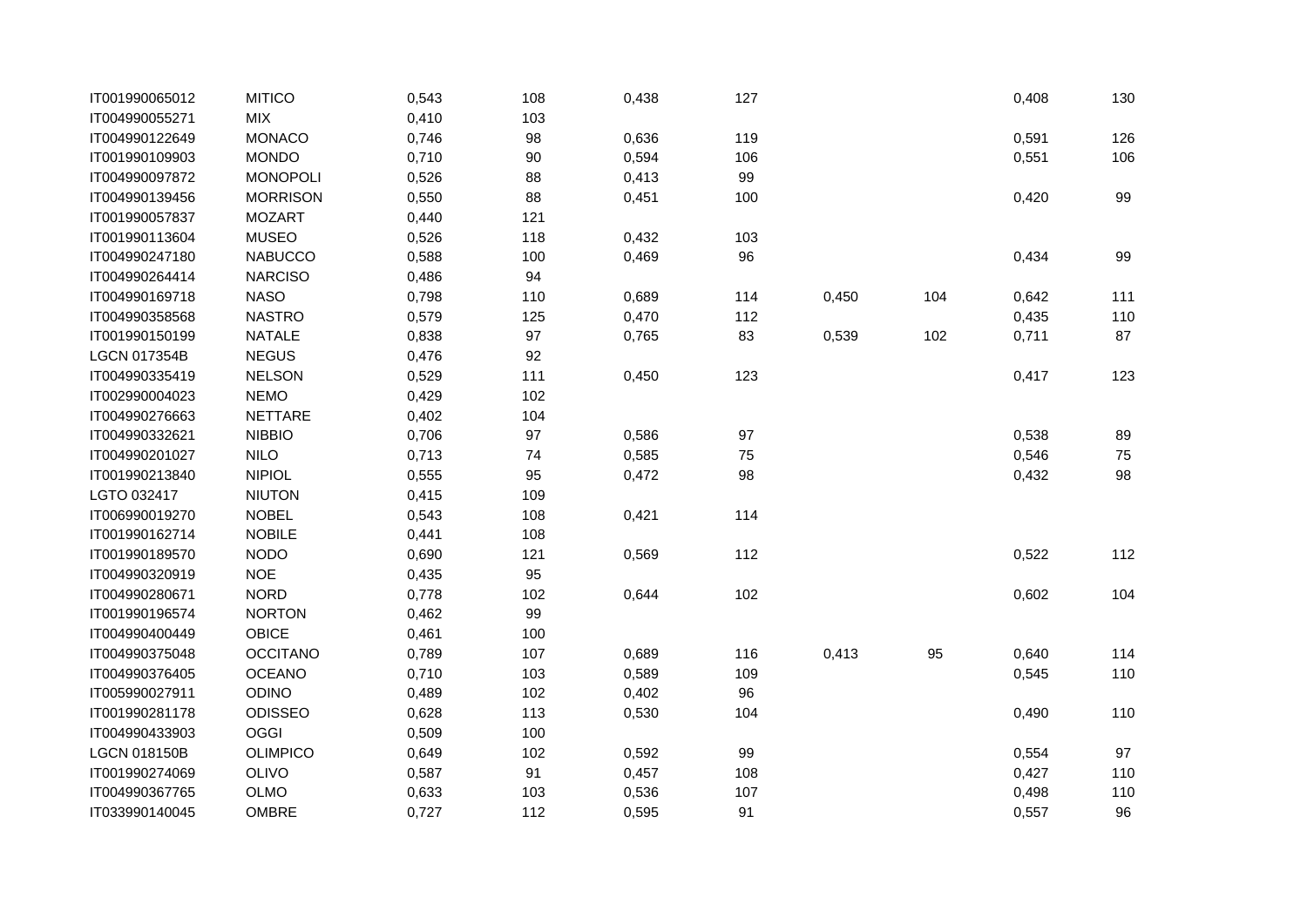| <b>LGCN 030401B</b> | <b>OMERO</b>    | 0,710 | 98     | 0,634 | 82  |       |     | 0,594 | 85  |
|---------------------|-----------------|-------|--------|-------|-----|-------|-----|-------|-----|
| IT006990033543      | ONU             | 0,698 | 119    | 0,589 | 114 |       |     | 0,542 | 115 |
| IT004990481989      | <b>OPEL</b>     | 0,521 | 121    | 0,421 | 101 |       |     |       |     |
| IT004990464299      | OPPIO           | 0,640 | 91     | 0,530 | 93  |       |     | 0,494 | 90  |
| IT004990344302      | ORACOLO         | 0,461 | 122    |       |     |       |     |       |     |
| IT004990409900      | <b>ORGOGLIO</b> | 0,762 | 106    | 0,645 | 113 |       |     | 0,598 | 117 |
| IT004990425357      | <b>ORIGANO</b>  | 0,727 | 114    | 0,600 | 100 |       |     | 0,557 | 101 |
| IT001990204030      | ORLANDO         | 0,795 | 110    | 0,697 | 111 | 0,414 | 107 | 0,648 | 113 |
| IT004990393215      | <b>ORSO</b>     | 0,800 | 100    | 0,698 | 102 | 0,422 | 84  | 0,647 | 98  |
| IT004990464309      | ORTO            | 0,552 | 98     | 0,447 | 94  |       |     | 0,416 | 100 |
| LGSV 019953         | <b>OSCAR</b>    | 0,827 | 111    | 0,750 | 106 | 0,430 | 105 | 0,698 | 108 |
| IT004990455915      | OSLO            | 0,819 | 96     | 0,718 | 103 | 0,457 | 96  | 0,668 | 102 |
| IT004990475131      | OSTU            | 0,807 | 108    | 0,709 | 114 | 0,437 | 91  | 0,657 | 108 |
| IT004990454115      | <b>OTELLO</b>   | 0,847 | 122    | 0,760 | 103 | 0,501 | 76  | 0,706 | 102 |
| IT001990286761      | <b>OTTAVO</b>   | 0,509 | 113    | 0,411 | 109 |       |     |       |     |
| IT004990399187      | <b>OTTIMO</b>   | 0,655 | 104    | 0,551 | 108 |       |     | 0,511 | 105 |
| IT001990250005      | <b>OTTMAR</b>   | 0,822 | 95     | 0,706 | 57  | 0,448 | 115 | 0,658 | 71  |
| IT004990485124      | <b>OTTOBRE</b>  | 0,818 | 115    | 0,728 | 120 | 0,467 | 117 | 0,670 | 122 |
| IT004990450013      | <b>OVEST</b>    | 0,692 | 102    | 0,560 | 105 |       |     | 0,516 | 104 |
| IT004990452740      | <b>OXFORD</b>   | 0,617 | 108    | 0,496 | 105 |       |     | 0,462 | 107 |
| IT004990447763      | PALAZZO         | 0,552 | 114    | 0,424 | 105 |       |     |       |     |
| IT004990610108      | <b>PALIO</b>    | 0,401 | 96     |       |     |       |     |       |     |
| IT001990312899      | <b>PAMPERO</b>  | 0,762 | 87     | 0,658 | 108 |       |     | 0,606 | 105 |
| IT004990569741      | <b>PANCIO</b>   | 0,451 | 102    |       |     |       |     |       |     |
| IT001990333634      | <b>PANICO</b>   | 0,707 | 103    | 0,584 | 101 |       |     | 0,540 | 104 |
| <b>LGCN 037408B</b> | <b>PANTER</b>   | 0,695 | 108    | 0,563 | 107 |       |     | 0,521 | 104 |
| IT004990623587      | <b>PARADISO</b> | 0,528 | 119    | 0,424 | 112 |       |     |       |     |
| IT004990459958      | <b>PARIDE</b>   | 0,698 | $91\,$ | 0,586 | 93  |       |     | 0,545 | 91  |
| <b>LGCN 032469B</b> | PASAROT         | 0,685 | 106    | 0,600 | 104 |       |     | 0,564 | 100 |
| <b>LGCN 041544B</b> | <b>PEDRO</b>    | 0,568 | 106    | 0,490 | 98  |       |     | 0,457 | 94  |
| <b>LGCN 036054B</b> | <b>PENSIERO</b> | 0,463 | 83     |       |     |       |     |       |     |
| IT004990590588      | <b>PEPERONE</b> | 0,428 | 106    |       |     |       |     |       |     |
| IT001990308299      | <b>PESO</b>     | 0,483 | 106    |       |     |       |     |       |     |
| IT004990413253      | <b>PIRATA</b>   | 0,437 | 106    |       |     |       |     |       |     |
| IT001990292032      | <b>PLATINO</b>  | 0,643 | 110    | 0,516 | 108 |       |     | 0,479 | 112 |
| IT004990560535      | PLAYBOY         | 0,596 | 92     | 0,470 | 99  |       |     | 0,437 | 99  |
| IT001990250345      | <b>POKER</b>    | 0,558 | 101    | 0,454 | 91  |       |     | 0,417 | 93  |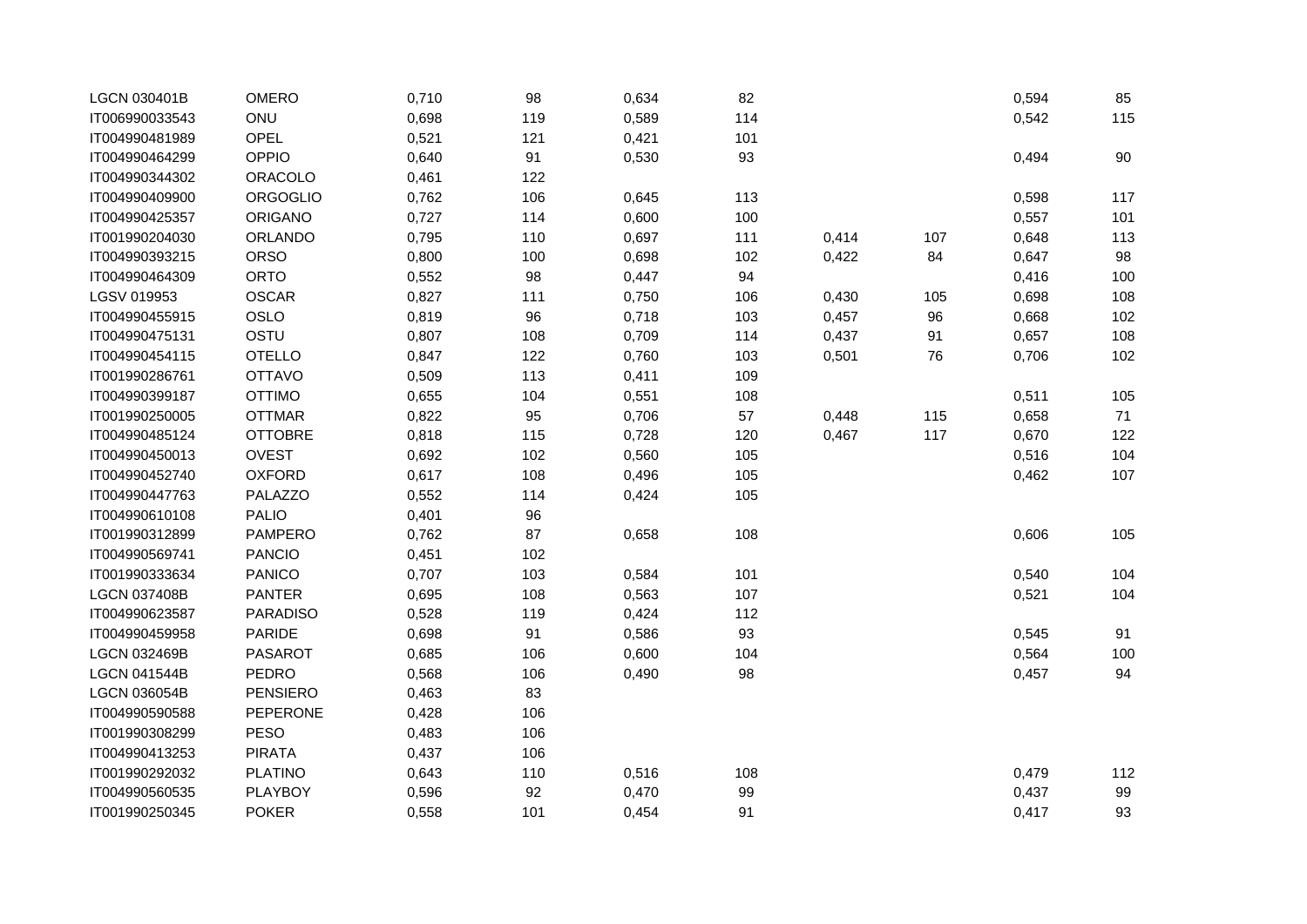| IT004990572577      | POLO            | 0,686 | 100 | 0,556 | 96  |       |     | 0,519 | 94  |
|---------------------|-----------------|-------|-----|-------|-----|-------|-----|-------|-----|
| IT001990353573      | PREMIUM         | 0,413 | 101 |       |     |       |     |       |     |
| IT001990311551      | <b>PRIMO</b>    | 0,773 | 91  | 0,659 | 113 |       |     | 0,612 | 114 |
| LGTO 038039         | <b>PRINCIPE</b> | 0,597 | 98  | 0,506 | 93  |       |     | 0,475 | 92  |
| IT004990531699      | <b>PROFUGO</b>  | 0,714 | 115 | 0,603 | 121 |       |     | 0,560 | 119 |
| IT004990576007      | <b>PUMA</b>     | 0,423 | 79  |       |     |       |     |       |     |
| IT002990017550      | <b>PUPILLO</b>  | 0,764 | 80  | 0,661 | 82  |       |     | 0,613 | 87  |
| IT004990733123      | QUADRANTE       | 0,628 | 88  | 0,492 | 101 |       |     | 0,458 | 95  |
| IT004990590620      | QUADRATO        | 0,735 | 106 | 0,637 | 93  |       |     | 0,584 | 96  |
| IT002990021855      | QUADRELLO       | 0,746 | 95  | 0,621 | 101 |       |     | 0,578 | 99  |
| IT001990438880      | QUADRUPLO       | 0,727 | 111 | 0,607 | 100 |       |     | 0,560 | 97  |
| IT004990774693      | QUAKER          | 0,747 | 112 | 0,635 | 111 |       |     | 0,586 | 110 |
| IT004990676993      | QUALE           | 0,727 | 108 | 0,613 | 113 |       |     | 0,568 | 115 |
| IT004990740116      | QUANDO          | 0,601 | 102 | 0,497 | 98  |       |     | 0,460 | 100 |
| IT001990394215      | QUANTUM         | 0,744 | 91  | 0,625 | 100 |       |     | 0,580 | 101 |
| IT001990377188      | <b>QUARTO</b>   | 0,558 | 121 | 0,460 | 104 |       |     | 0,426 | 110 |
| IT001990352954      | QUASIMODO       | 0,794 | 99  | 0,693 | 89  | 0,417 | 91  | 0,645 | 88  |
| IT004990663070      | QUATTRO         | 0,433 | 98  |       |     |       |     |       |     |
| IT004990692173      | QUBO            | 0,446 | 108 |       |     |       |     |       |     |
| <b>LGCN 048961B</b> | <b>QUEBEK</b>   | 0,878 | 78  | 0,824 | 90  | 0,569 | 130 | 0,773 | 100 |
| IT004990737600      | QUEIT           | 0,670 | 102 | 0,535 | 104 |       |     | 0,492 | 97  |
| IT004990717653      | QUERIDO         | 0,410 | 98  |       |     |       |     |       |     |
| IT004990602049      | QUESITO         | 0,422 | 98  |       |     |       |     |       |     |
| IT004990652290      | QUESTO          | 0,630 | 87  | 0,525 | 99  |       |     | 0,489 | 98  |
| IT004990757409      | QUETZAL         | 0,588 | 105 | 0,463 | 103 |       |     | 0,433 | 104 |
| IT004990749475      | <b>QUEYRAS</b>  | 0,420 | 117 |       |     |       |     |       |     |
| IT004990593276      | <b>QUIBIS</b>   | 0,808 | 102 | 0,703 | 68  | 0,424 | 64  | 0,651 | 69  |
| IT001990440351      | QUICCO          | 0,495 | 70  |       |     |       |     |       |     |
| IT001990418717      | QUID            | 0,524 | 129 | 0,431 | 139 |       |     | 0,401 | 140 |
| <b>LGCN 003001C</b> | QUIETO          | 0,660 | 103 | 0,580 | 118 |       |     | 0,541 | 116 |
| <b>LGCN 046684B</b> | QUINCY          | 0,556 | 90  | 0,473 | 85  |       |     | 0,439 | 84  |
| IT004990651375      | QUINTETTO       | 0,545 | 105 | 0,421 | 103 |       |     |       |     |
| LGSV 020889         | QUINTO          | 0,744 | 94  | 0,663 | 88  |       |     | 0,624 | 83  |
| <b>LGCN 000386C</b> | QUINZIGOLO      | 0,640 | 89  | 0,559 | 74  |       |     | 0,517 | 70  |
| IT001990409908      | QUIRON          | 0,428 | 86  |       |     |       |     |       |     |
| IT004990639122      | QUISSICO        | 0,613 | 91  | 0,492 | 109 |       |     | 0,460 | 108 |
| IT004990744701      | <b>QUISTER</b>  | 0,599 | 89  | 0,475 | 105 |       |     | 0,445 | 104 |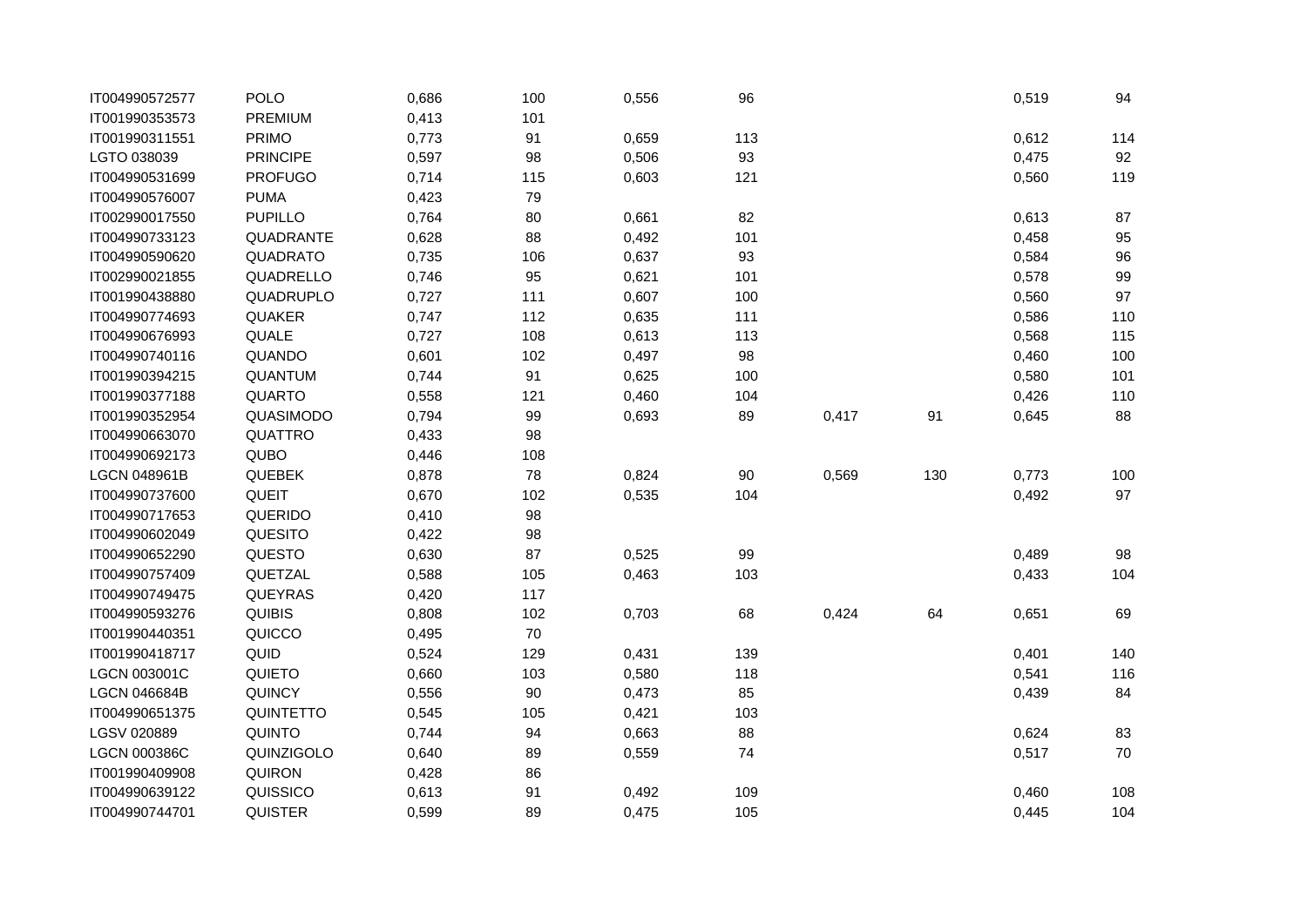| IT004990636073      | QUO              | 0,587 | 100 | 0,478 | 96  |       |     | 0,442 | 96  |
|---------------------|------------------|-------|-----|-------|-----|-------|-----|-------|-----|
| IT001990348249      | QUOTIDIANO       | 0,781 | 112 | 0,673 | 129 |       |     | 0,627 | 128 |
| IT001990383687      | QUOVADIS         | 0,653 | 99  | 0,524 | 112 |       |     | 0,486 | 115 |
| IT004990710099      | QUOZIENTE        | 0,728 | 122 | 0,609 | 118 |       |     | 0,562 | 121 |
| IT004990793650      | <b>RABBINO</b>   | 0,580 | 84  | 0,449 | 109 |       |     | 0,419 | 111 |
| IT004990857277      | <b>RAFANO</b>    | 0,420 | 114 |       |     |       |     |       |     |
| IT005990057880      | <b>RAGGIO</b>    | 0,559 | 119 | 0,450 | 119 |       |     | 0,418 | 114 |
| IT004990783327      | RAGU             | 0,744 | 73  | 0,606 | 65  |       |     | 0,560 | 68  |
| <b>LGCN 023407C</b> | <b>RAGUN</b>     | 0,787 | 97  | 0,706 | 97  | 0,419 | 91  | 0,660 | 92  |
| LGTO 046168         | RAMBO-ET         | 0,417 | 113 |       |     |       |     |       |     |
| <b>LGCN 011296C</b> | <b>RAMON</b>     | 0,570 | 102 | 0,502 | 103 |       |     | 0,466 | 104 |
| IT001990490197      | <b>REALE</b>     | 0,752 | 96  | 0,657 | 91  |       |     | 0,608 | 96  |
| IT001990487172      | <b>REBUS</b>     | 0,494 | 78  | 0,408 | 84  |       |     |       |     |
| IT004990829276      | <b>RECORD</b>    | 0,488 | 113 |       |     |       |     |       |     |
| IT001990389749      | <b>REGALO</b>    | 0,831 | 104 | 0,723 | 99  | 0,483 | 89  | 0,672 | 98  |
| LGTO 016221         | <b>REMO</b>      | 0,457 | 96  | 0,427 | 97  |       |     |       |     |
| IT001990500805      | <b>RENEGADE</b>  | 0,653 | 104 | 0,503 | 120 |       |     | 0,468 | 118 |
| IT004990823386      | <b>REPORTER</b>  | 0,452 | 102 |       |     |       |     |       |     |
| IT004990909064      | <b>REX</b>       | 0,622 | 112 | 0,462 | 106 |       |     | 0,428 | 101 |
| LGTO 041538         | RIBO'            | 0,639 | 110 | 0,547 | 104 |       |     | 0,511 | 104 |
| IT001990461777      | <b>RICCIOLO</b>  | 0,771 | 122 | 0,669 | 121 |       |     | 0,619 | 124 |
| IT004990875109      | <b>RIS</b>       | 0,468 | 103 |       |     |       |     |       |     |
| IT004990893532      | <b>RISTORO</b>   | 0,411 | 109 |       |     |       |     |       |     |
| LGCN 014307C        | <b>ROASCIO</b>   | 0,571 | 112 | 0,500 | 102 |       |     | 0,464 | 102 |
| IT004990758754      | <b>ROBI</b>      | 0,806 | 97  | 0,705 | 108 | 0,437 | 113 | 0,646 | 106 |
| IT001990426799      | <b>ROBUSTO</b>   | 0,763 | 122 | 0,648 | 122 |       |     | 0,592 | 115 |
| IT004990775567      | <b>ROCCO</b>     | 0,633 | 138 | 0,488 | 135 |       |     | 0,447 | 132 |
| IT004990865895      | ROCOCO'          | 0,501 | 90  | 0,407 | 96  |       |     |       |     |
| IT001990483326      | <b>ROMBO</b>     | 0,439 | 119 |       |     |       |     |       |     |
| <b>LGCN 012440C</b> | <b>ROMEO</b>     | 0,464 | 98  |       |     |       |     |       |     |
| <b>LGCN 007815C</b> | <b>ROMOLO</b>    | 0,479 | 108 | 0,418 | 117 |       |     |       |     |
| IT001990489569      | <b>ROOSEVELT</b> | 0,466 | 79  |       |     |       |     |       |     |
| IT004990741573      | <b>RORETO</b>    | 0,421 | 78  |       |     |       |     |       |     |
| IT001990494754      | <b>ROSMARINO</b> | 0,574 | 119 | 0,446 | 101 |       |     | 0,412 | 97  |
| IT004990831011      | <b>ROSPO</b>     | 0,412 | 110 |       |     |       |     |       |     |
| LGSV 022708         | <b>ROSTOK</b>    | 0,430 | 95  |       |     |       |     |       |     |
| IT006990053035      | <b>ROVERE</b>    | 0,702 | 91  | 0,587 | 102 |       |     | 0,543 | 97  |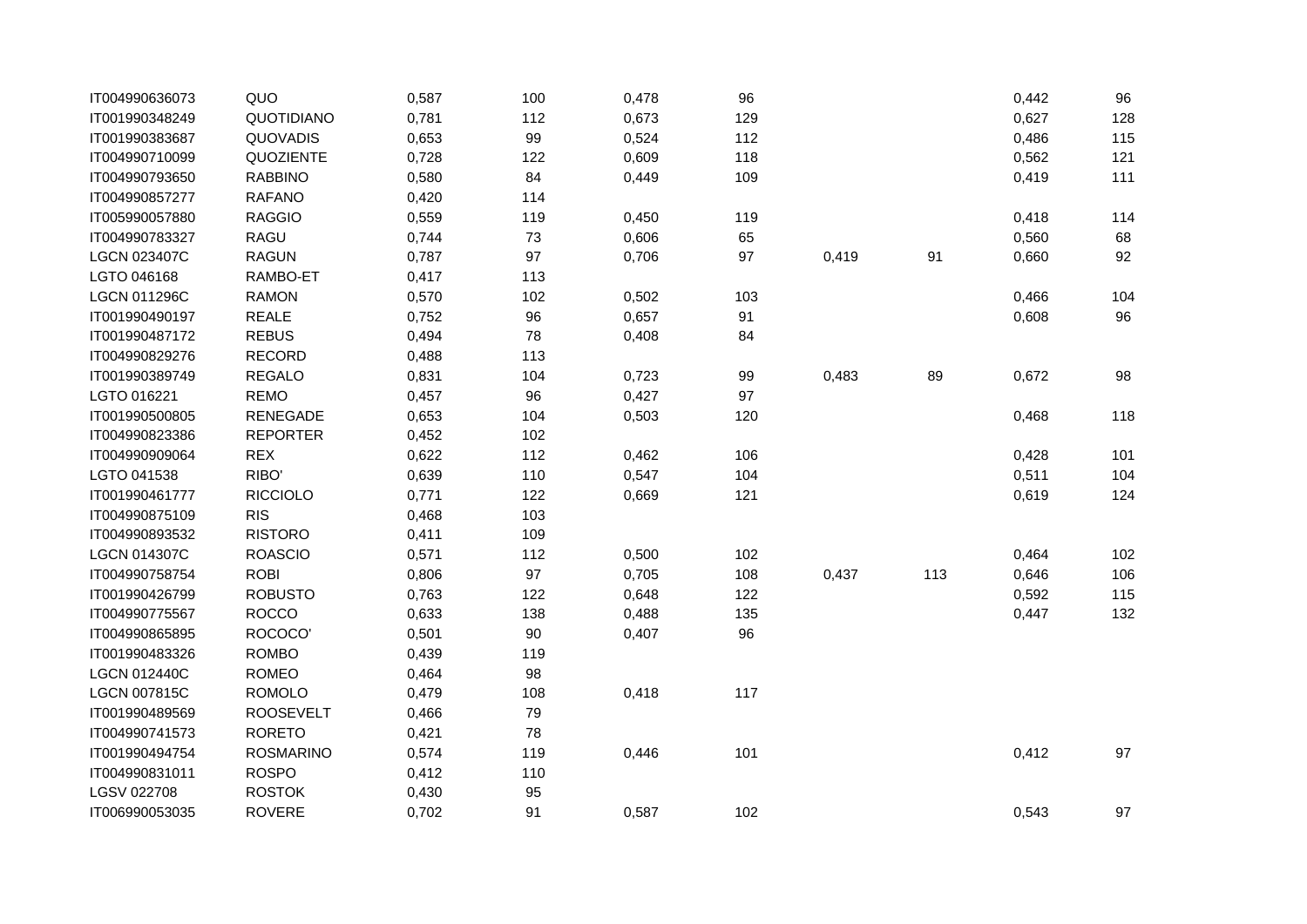| IT004990919387      | <b>RUSS</b>     | 0,652 | 100    | 0,512 | 95  |       |    | 0,478 | 95  |
|---------------------|-----------------|-------|--------|-------|-----|-------|----|-------|-----|
| IT001990466429      | <b>RUZZOLO</b>  | 0,595 | 111    | 0,499 | 122 |       |    | 0,460 | 122 |
| IT004990951829      | <b>SABINO</b>   | 0,684 | 87     | 0,558 | 110 |       |    | 0,517 | 104 |
| IT004990895937      | <b>SALMUR</b>   | 0,743 | 91     | 0,613 | 96  |       |    | 0,564 | 94  |
| IT004990951642      | SALOMON         | 0,758 | 119    | 0,616 | 112 |       |    | 0,570 | 110 |
| IT001990570060      | SALOON          | 0,490 | 105    |       |     |       |    |       |     |
| IT004991010153      | <b>SAMBUCO</b>  | 0,550 | 101    | 0,418 | 94  |       |    |       |     |
| IT001990564650      | <b>SAMURAI</b>  | 0,737 | 93     | 0,601 | 75  |       |    | 0,557 | 85  |
| IT004990902202      | <b>SARCO</b>    | 0,631 | 97     | 0,506 | 91  |       |    | 0,472 | 92  |
| IT004990804665      | <b>SCEICCO</b>  | 0,405 | 88     |       |     |       |    |       |     |
| LGCN 033663C        | <b>SCERIFFO</b> | 0,522 | 111    | 0,466 | 110 |       |    | 0,433 | 114 |
| IT001990517693      | <b>SCIPIO</b>   | 0,423 | 105    |       |     |       |    |       |     |
| IT004990968097      | <b>SCUDO</b>    | 0,563 | 117    | 0,420 | 118 |       |    |       |     |
| IT001990582871      | <b>SERIO</b>    | 0,573 | 108    | 0,454 | 103 |       |    | 0,420 | 103 |
| IT005990061381      | <b>SERPENTE</b> | 0,731 | 106    | 0,585 | 112 |       |    | 0,535 | 118 |
| LGCN 029071C        | <b>SESAMO</b>   | 0,656 | 103    | 0,591 | 88  |       |    | 0,546 | 93  |
| LGTO 016399         | <b>SESTO</b>    | 0,456 | 95     | 0,426 | 96  |       |    |       |     |
| IT001990530217      | <b>SIGMUND</b>  | 0,512 | 96     | 0,410 | 73  |       |    |       |     |
| IT004990792210      | <b>SIVORI</b>   | 0,654 | 66     | 0,522 | 86  |       |    | 0,484 | 82  |
| IT004990939246      | SMERALDO        | 0,476 | 85     |       |     |       |    |       |     |
| IT004990951289      | <b>SOLFURO</b>  | 0,473 | 104    |       |     |       |    |       |     |
| LGNO 001132         | <b>SORRISO</b>  | 0,616 | 79     | 0,526 | 90  |       |    | 0,487 | 88  |
| IT001990587422      | SPARTACO        | 0,563 | 99     | 0,458 | 95  |       |    | 0,418 | 95  |
| IT001990548738      | SPEEDY          | 0,564 | 115    | 0,431 | 93  |       |    |       |     |
| IT001990532925      | <b>STECCO</b>   | 0,415 | 120    |       |     |       |    |       |     |
| IT004990940788      | <b>STOP</b>     | 0,735 | 101    | 0,592 | 115 |       |    | 0,551 | 112 |
| <b>LGCN 023753C</b> | <b>SULTANO</b>  | 0,669 | $90\,$ | 0,612 | 68  |       |    | 0,564 | 70  |
| <b>LGCN 026424C</b> | SUPREMO-ET      | 0,852 | 98     | 0,786 | 83  | 0,473 | 88 | 0,731 | 82  |
| <b>LGCN 002288D</b> | <b>TACCO</b>    | 0,464 | 113    |       |     |       |    |       |     |
| IT004991026800      | <b>TANTUM</b>   | 0,714 | 112    | 0,580 | 115 |       |    | 0,533 | 118 |
| IT004990996807      | <b>TAPIRO</b>   | 0,605 | 100    | 0,477 | 100 |       |    | 0,442 | 102 |
| IT004991038661      | <b>TARZAN</b>   | 0,548 | $90\,$ |       |     |       |    |       |     |
| IT001990594627      | <b>TAURUS</b>   | 0,658 | 97     | 0,510 | 72  |       |    | 0,471 | 71  |
| IT004991163583      | <b>TELEMACO</b> | 0,667 | 104    | 0,490 | 102 |       |    | 0,454 | 104 |
| IT001990658972      | <b>TEMPIO</b>   | 0,484 | 112    |       |     |       |    |       |     |
| IT004991138787      | <b>TENORE</b>   | 0,519 | 119    | 0,420 | 115 |       |    |       |     |
| IT004991094118      | <b>TEXAS</b>    | 0,428 | 101    |       |     |       |    |       |     |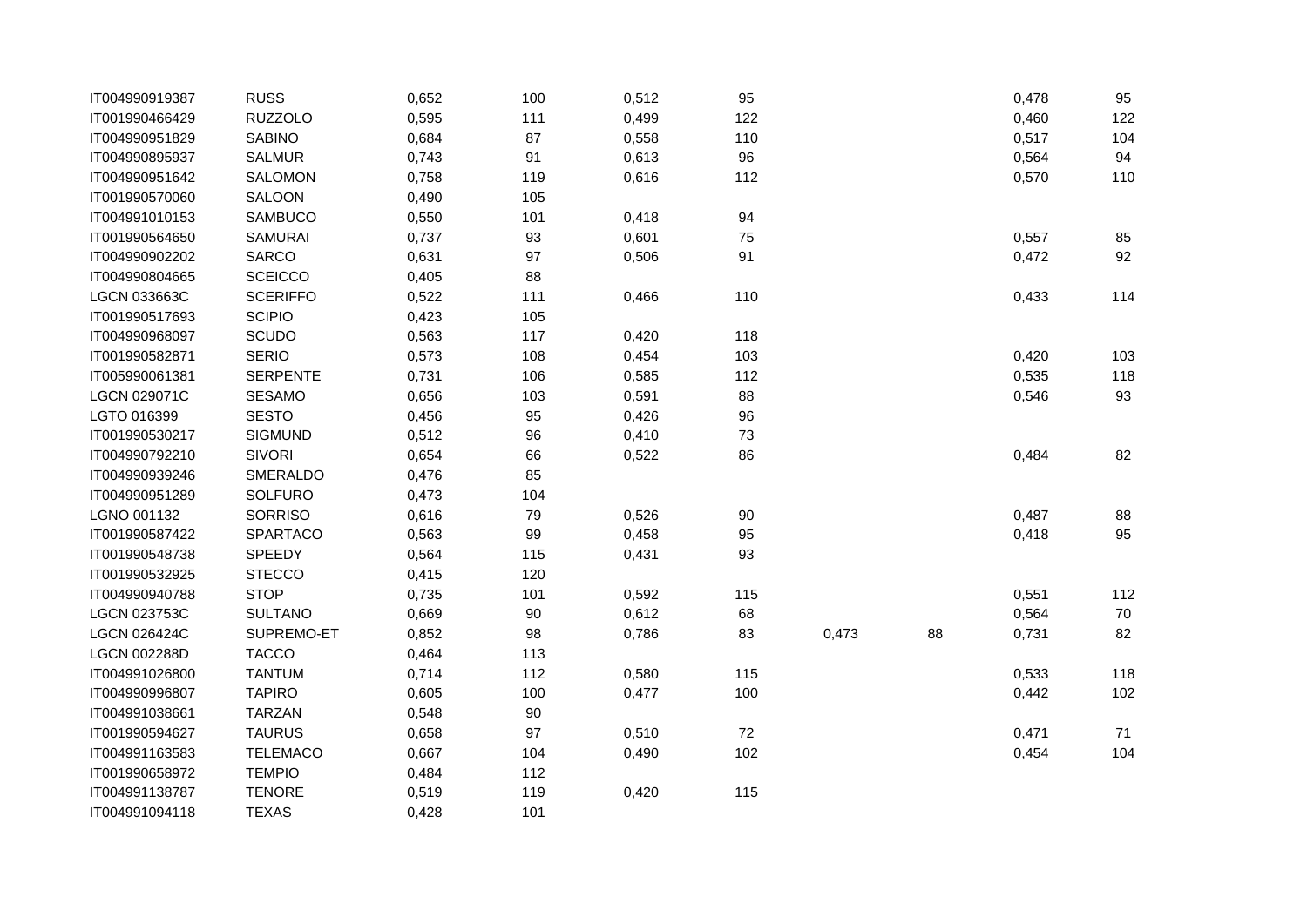| IT004991114060      | <b>THOR</b>     | 0,708 | 105 | 0,564 | 98  |       |        | 0,517 | 102 |
|---------------------|-----------------|-------|-----|-------|-----|-------|--------|-------|-----|
| IT004991082713      | <b>TIBET</b>    | 0,564 | 102 | 0,455 | 104 |       |        | 0,421 | 107 |
| IT004991027304      | <b>TINTO</b>    | 0,422 | 91  |       |     |       |        |       |     |
| IT001990642972      | <b>TITANO</b>   | 0,530 | 118 | 0,424 | 111 |       |        |       |     |
| IT004991072428      | <b>TOBAGO</b>   | 0,667 | 86  | 0,532 | 91  |       |        | 0,489 | 91  |
| IT004991016328      | <b>TONY</b>     | 0,599 | 105 | 0,463 | 100 |       |        | 0,427 | 105 |
| IT001990647420      | <b>TOPAZIO</b>  | 0,407 | 93  |       |     |       |        |       |     |
| IT004991053982      | <b>TORNADO</b>  | 0,417 | 95  |       |     |       |        |       |     |
| <b>LGCN 007115D</b> | <b>TOROS</b>    | 0,557 | 99  | 0,472 | 92  |       |        | 0,431 | 92  |
| IT005990067999      | <b>TORPEDO</b>  | 0,512 | 135 |       |     |       |        |       |     |
| IT004991159509      | <b>TOSTO</b>    | 0,453 | 98  |       |     |       |        |       |     |
| IT004991053184      | <b>TOTTI</b>    | 0,521 | 92  |       |     |       |        |       |     |
| IT004991108918      | <b>TRAMPOLO</b> | 0,500 | 99  |       |     |       |        |       |     |
| IT001990640320      | <b>TRIAMO</b>   | 0,598 | 105 | 0,415 | 109 |       |        |       |     |
| IT004991119601      | <b>TRIONFO</b>  | 0,710 | 113 | 0,547 | 106 |       |        | 0,503 | 108 |
| IT001990611606      | <b>TRIPLO</b>   | 0,612 | 105 | 0,504 | 115 |       |        | 0,463 | 116 |
| <b>LGCN 049308C</b> | <b>TRISTANO</b> | 0,663 | 98  | 0,576 | 94  |       |        | 0,534 | 95  |
| IT004991072442      | <b>TROFEO</b>   | 0,495 | 107 |       |     |       |        |       |     |
| LGTO 008529A        | <b>TRONCO</b>   | 0,441 | 100 |       |     |       |        |       |     |
| IT001990680744      | <b>TRUCCO</b>   | 0,458 | 108 |       |     |       |        |       |     |
| <b>LGCN 006183D</b> | <b>TUAREGH</b>  | 0,741 | 97  | 0,661 | 95  |       |        | 0,615 | 100 |
| LGAT 046714         | <b>TUONO</b>    | 0,864 | 83  | 0,787 | 115 | 0,503 | $91\,$ | 0,728 | 103 |
| <b>LGCN 010275D</b> | <b>TURBO</b>    | 0,628 | 96  | 0,557 | 108 |       |        | 0,517 | 105 |
| IT004991065246      | <b>TWIST</b>    | 0,490 | 111 |       |     |       |        |       |     |
| CN49471C            | <b>TYSON</b>    | 0,874 | 97  | 0,811 | 97  | 0,578 | 120    | 0,758 | 100 |
| IT001990698856      | <b>UBERTO</b>   | 0,740 | 85  | 0,513 | 101 |       |        | 0,480 | 96  |
| IT001990752285      | <b>UBUNTU</b>   | 0,452 | 102 |       |     |       |        |       |     |
| IT004991063212      | UCCIO           | 0,660 | 110 | 0,417 | 106 |       |        |       |     |
| IT004991140941      | <b>UCRAINO</b>  | 0,605 | 109 | 0,407 | 100 |       |        |       |     |
| LGAT 049079         | <b>UFO</b>      | 0,620 | 106 | 0,520 | 109 |       |        | 0,488 | 103 |
| IT004991207741      | <b>UFOROBOT</b> | 0,624 | 95  | 0,448 | 94  |       |        | 0,419 | 94  |
| IT001990712328      | <b>UGOLINO</b>  | 0,547 | 114 |       |     |       |        |       |     |
| IT001990706736      | <b>ULFO</b>     | 0,730 | 113 | 0,534 | 113 |       |        | 0,484 | 111 |
| IT004991224272      | <b>ULK</b>      | 0,628 | 80  | 0,474 | 89  |       |        | 0,442 | 86  |
| IT004991206463      | <b>ULRICH</b>   | 0,409 | 96  |       |     |       |        |       |     |
| LGCN 018128D        | <b>UMAYOR</b>   | 0,810 | 99  | 0,721 | 102 | 0,457 | 96     | 0,674 | 102 |
| <b>LGCN 022467D</b> | <b>UMBRO</b>    | 0,580 | 103 | 0,478 | 112 |       |        | 0,453 | 111 |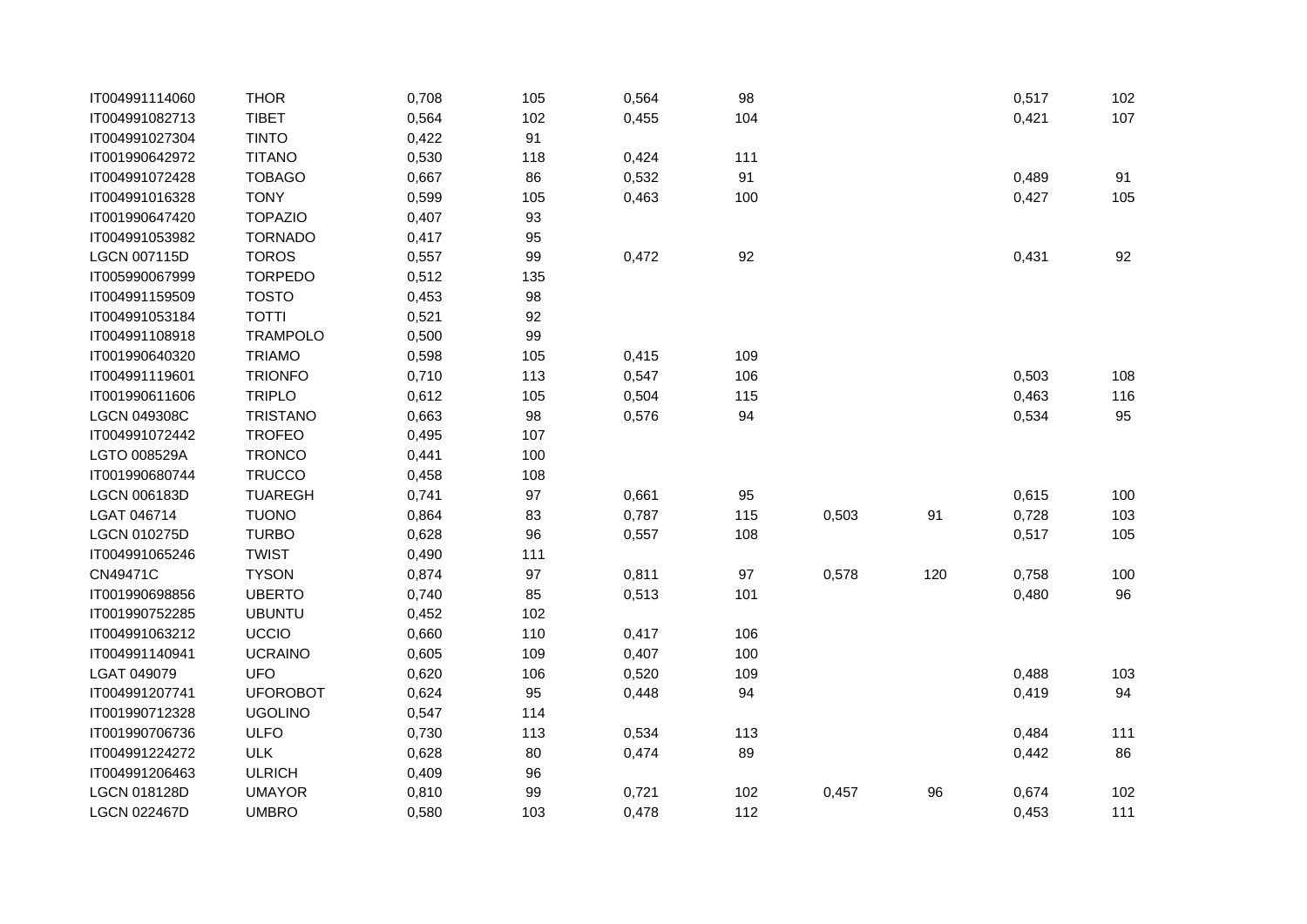| IT004991063262      | <b>UMILE</b>    | 0,756 | 111 | 0,580 | 108 |       |     | 0,536 | 105 |
|---------------------|-----------------|-------|-----|-------|-----|-------|-----|-------|-----|
| IT004991311516      | <b>UMORE</b>    | 0,507 | 105 |       |     |       |     |       |     |
| IT004991229731      | <b>UNANIME</b>  | 0,574 | 89  | 0,404 | 96  |       |     |       |     |
| IT005990074764      | <b>UNCINO</b>   | 0,440 | 95  |       |     |       |     |       |     |
| IT001990680765      | <b>UNESCO</b>   | 0,687 | 99  | 0,500 | 112 |       |     | 0,464 | 111 |
| LGTO 014630A        | <b>UNGARO</b>   | 0,826 | 98  | 0,737 | 105 | 0,460 | 97  | 0,685 | 103 |
| IT004991068099      | <b>UNICO</b>    | 0,757 | 116 | 0,540 | 120 |       |     | 0,501 | 117 |
| IT004991138805      | <b>UNISONO</b>  | 0,455 | 99  |       |     |       |     |       |     |
| IT004991172873      | <b>URAL</b>     | 0,422 | 122 |       |     |       |     |       |     |
| IT004991246125      | <b>URANUS</b>   | 0,700 | 115 | 0,511 | 109 |       |     | 0,468 | 114 |
| IT004991136497      | <b>URBINO</b>   | 0,626 | 96  | 0,432 | 101 |       |     | 0,411 | 99  |
| <b>LGCN 009370D</b> | <b>URCO</b>     | 0,467 | 83  | 0,429 | 88  |       |     |       |     |
| <b>LGCN 018516D</b> | <b>URIAL</b>    | 0,644 | 97  | 0,554 | 97  |       |     | 0,513 | 97  |
| IT004991063249      | <b>URLO</b>     | 0,626 | 101 | 0,436 | 95  |       |     | 0,404 | 97  |
| IT005990076727      | <b>URO</b>      | 0,531 | 63  |       |     |       |     |       |     |
| IT004991076085      | <b>URONE</b>    | 0,435 | 108 |       |     |       |     |       |     |
| <b>LGCN 019573D</b> | <b>USATO</b>    | 0,404 | 97  |       |     |       |     |       |     |
| IT004991171081      | <b>UZBEKO</b>   | 0,403 | 107 |       |     |       |     |       |     |
| IT004991409590      | VALDESE         | 0,421 | 103 |       |     |       |     |       |     |
| IT001990774459      | VALENTINO       | 0,730 | 110 | 0,516 | 96  |       |     | 0,486 | 95  |
| IT001990807124      | VALOROSO        | 0,443 | 100 |       |     |       |     |       |     |
| IT001990778464      | <b>VALTINO</b>  | 0,424 | 97  |       |     |       |     |       |     |
| IT004991335855      | <b>VARIO</b>    | 0,503 | 101 |       |     |       |     |       |     |
| IT004991343893      | VASCELLO        | 0,410 | 118 |       |     |       |     |       |     |
| LGTO 020993A        | VASCO           | 0,876 | 88  | 0,798 | 75  | 0,540 | 97  | 0,738 | 81  |
| IT004991323501      | <b>VERCELLI</b> | 0,431 | 116 |       |     |       |     |       |     |
| IT004991294229      | <b>VERCINGE</b> | 0,446 | 113 |       |     |       |     |       |     |
| IT004991373635      | <b>VERTICE</b>  | 0,578 | 87  |       |     |       |     |       |     |
| IT004991398855      | <b>VERTIGO</b>  | 0,527 | 113 |       |     |       |     |       |     |
| IT004991207053      | <b>VETO</b>     | 0,505 | 103 |       |     |       |     |       |     |
| <b>LGCN 035161D</b> | <b>VIALLI</b>   | 0,896 | 101 | 0,833 | 103 | 0,610 | 100 | 0,777 | 99  |
| IT001990790323      | <b>VIASCO</b>   | 0,678 | 106 | 0,430 | 106 |       |     | 0,413 | 108 |
| <b>LGCN 037642D</b> | <b>VICHINGO</b> | 0,538 | 91  | 0,428 | 106 |       |     | 0,402 | 105 |
| IT004991327949      | <b>VICO</b>     | 0,520 | 91  |       |     |       |     |       |     |
| IT004991393969      | <b>VICON</b>    | 0,616 | 99  | 0,406 | 100 |       |     |       |     |
| <b>LGCN 048306D</b> | <b>VICTOR</b>   | 0,423 | 80  |       |     |       |     |       |     |
| IT004991418622      | <b>VINADIO</b>  | 0,480 | 122 |       |     |       |     |       |     |